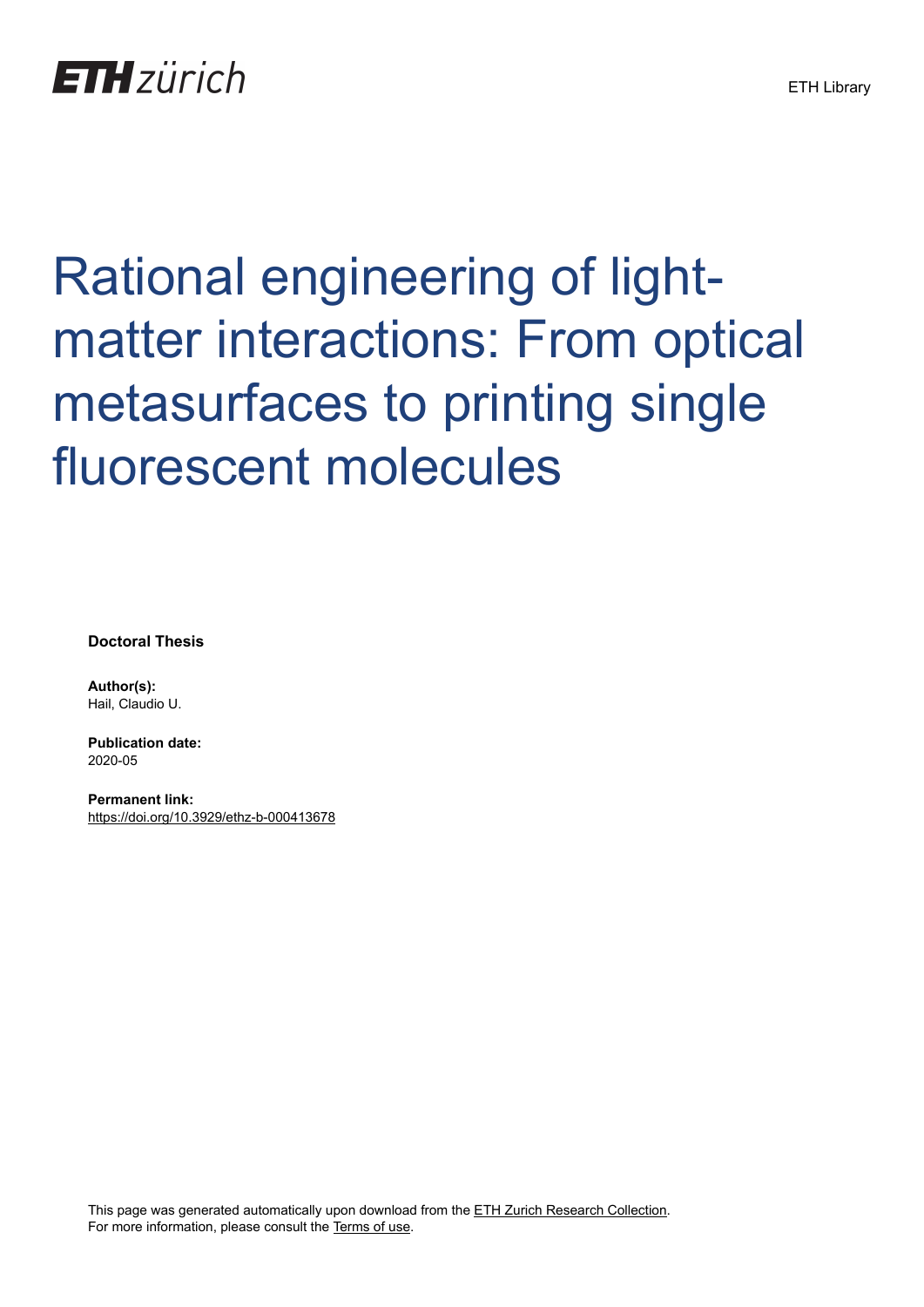#### DISS. ETH NO. 26602

## Rational engineering of light-matter interactions: From optical metasurfaces to printing single fluorescent molecules

A thesis submitted to attain the degree of DOCTOR OF SCIENCES of ETH ZURICH

(Dr. sc. ETH Zurich)

presented by

### Claudio U. Hail

M.S., Massachusetts Institute of Technology (2015)

born on 10.04.1990

citizen of

Chur, Switzerland

accepted on the recommendation of Prof. Dimos Poulikakos Prof. Vahid Sandoghdar Prof. Lukas Novotny Dr. Hadi Eghlidi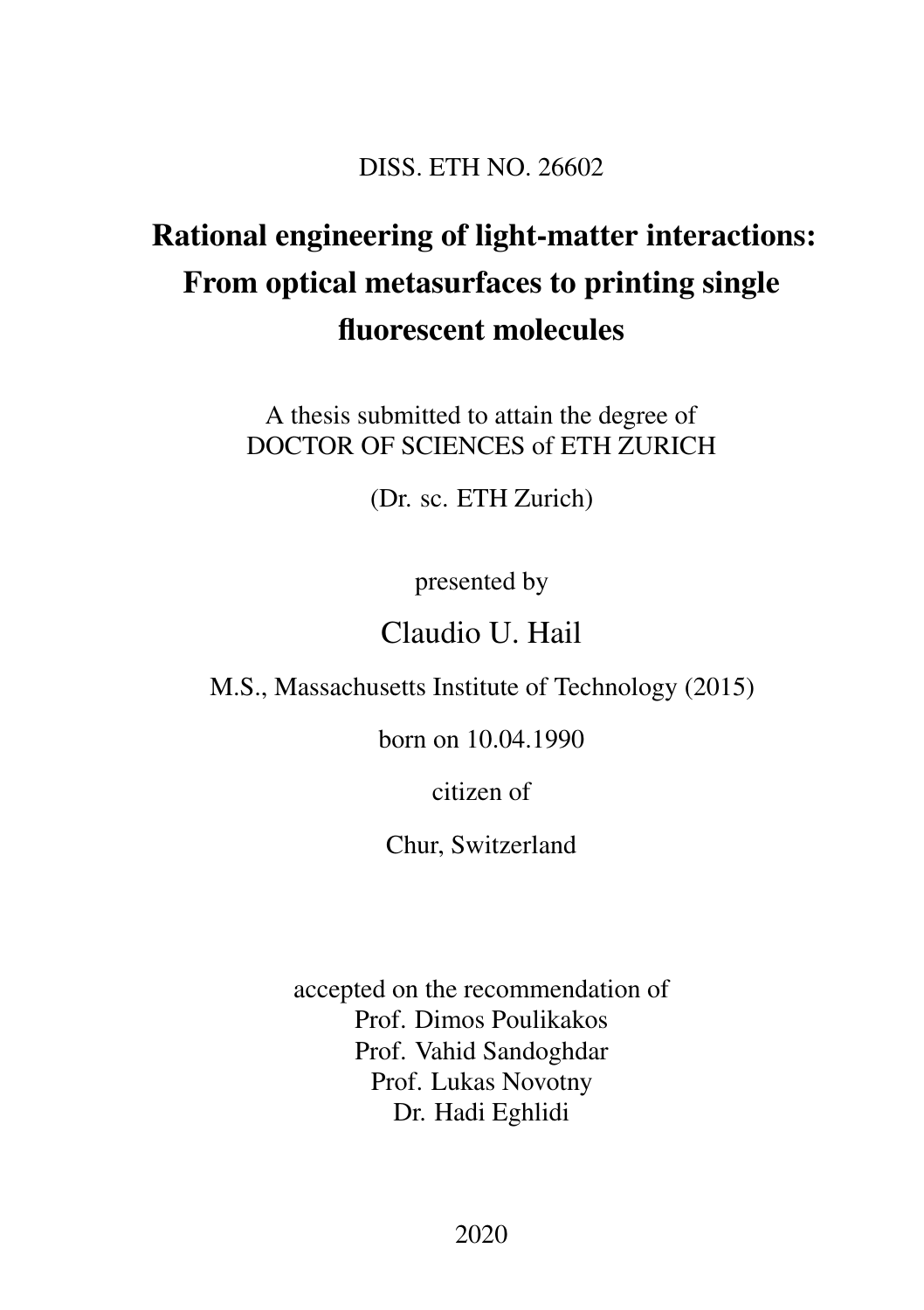#### Abstract

The peculiar interaction of electromagnetic radiation with the atoms and molecules composing matter lies at the center of many phenomena and processes encountered in nature and modern day advanced technologies. Rationally tailoring this interaction allows for controlling the propagation, spectrum, polarization or even the quantum nature of light. However, due to the wave nature of light, the effective engineering of this interaction requires a structuring of matter at wavelength or subwavelength dimensions, and a precise and hybrid integration of materials at the nanoscale.

This thesis focuses on rationally tailoring the interaction of light and matter through artificially designed nanostructured surfaces, so-called metasurfaces, and novel approaches to nanofabrication, in particular electrohydrodynamic nanoprinting. This includes the manipulation of light and its sources at the nanoscale both in the classical and quantum regime. In this effort, we focus on three specific problems of interest: the extreme manipulation of the propagation of light by a metasurface, the spectral manipulation of light through a materials structure, and the development of a printing technology for scalable and precise placement of single quantum light sources, such as a single fluorescent molecule.

In an optical imaging system, the resolution is determined by the maximum angle of deflection/acceptance that the imaging objective provides and the refractive index of the surrounding medium. While over decades, the processes of lens making have improved to provide high-end refractive optical elements such as conventional bulky microscope objective lenses, implementing the same resolution, and thus the large deflection angles, in flat optical components is not straightforward. Here, we present a method for designing optical metasurfaces, that enables the efficient deflection of light at large angles and thus realizing flat lenses for imaging objects with subwavelength resolution. The experimentally demonstrated flat lenses show diffraction-limited resolution down to one third of the wavelength of light in the visible spectral range. These demonstrated achievements are particularly promising as they set the groundwork for the realization of flat optical components for imaging, beam focusing, beam shaping and holography with high resolution.

Another essential characteristic of light with profound implications for everyday life is the spectral distribution of light intensity, giving rise to the human perception of colors in the visible spectral range. Here, nanophotonics provides a promising pathway to generate long-lasting, vivid structural colors with diffractionlimited resolution. One largely overlooked problem in the nanophotonic generation of colors is the variation of color brightness and color mixing, which is necessary for the photo-accurate representation of images. Here, we propose a plasmonic multi-color pixel that allows for mixing the three primary color components, red,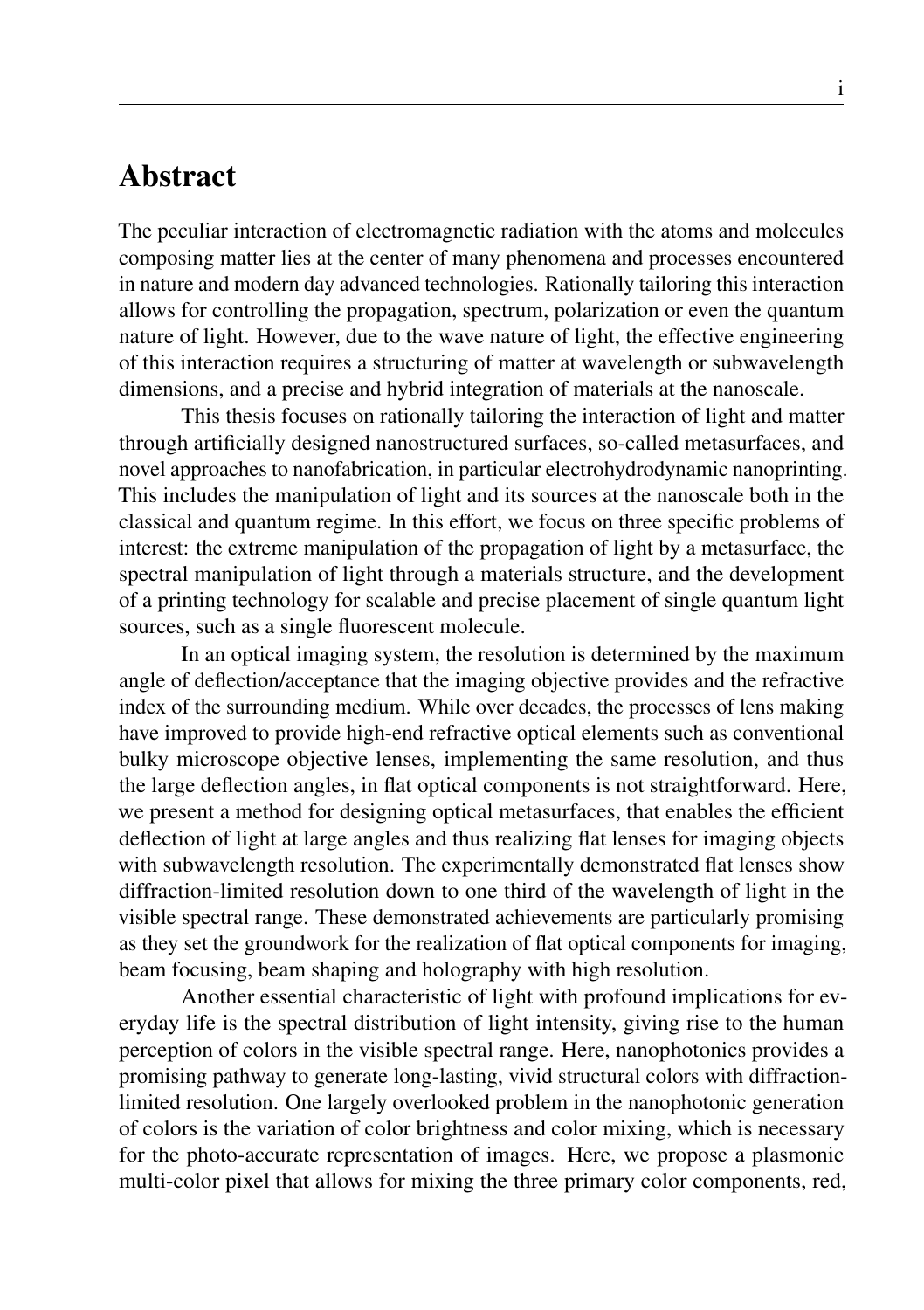green and blue, and individually and continuously setting their brightness. With this, we demonstrate the continuous coverage of a color gamut representing up to 39% of the standard sRGB color gamut, and the representation of photo-accurate color and grayscale images. The high achieved level of control over color brightness, chromaticity and mixing enables the realization of countless number of colors and is promising for applications such as anti-counterfeiting security features and miniaturized displays.

Finally, an important problem for controlling light in the quantum regime is tailoring the interaction of a quantum light source with its environment. Optimizing this interaction can lead to a brighter and faster emission, and an efficient collection of light from the source, or it can produce intriguing mixed states of light-matter coupling. The control over this interaction however requires a precise control of the emitter's position and orientation with respect to the environment. While many studies have relied on a stochastic placement of emitters with respect to an ordered environment, more controlled and scalable methods for the precise nanopositioning of quantum emitters are needed. Here, we demonstrate the controlled and high-yield deposition of single fluorescent molecules with  $\pm 100$  nm accuracy and a well-defined orientation using electrohydrodynamic nanoprinting. The quantum emitters, in our case single dye molecules, are deposited with high yield and provide photostable fluorescence emission. Furthermore, our method allows for scalable and controlled coupling of single quantum emitters to a nanophotonic environment, as experimentally demonstrated on the example of coupling to photonic and plasmonic waveguides. Due to several orders of magnitudes higher success rates of nanopositioning, our method enables a new set of fundamental experiments on light-matter interaction and may also enable industrially relevant applications such as the high-yield fabrication of fiber-coupled single photon sources.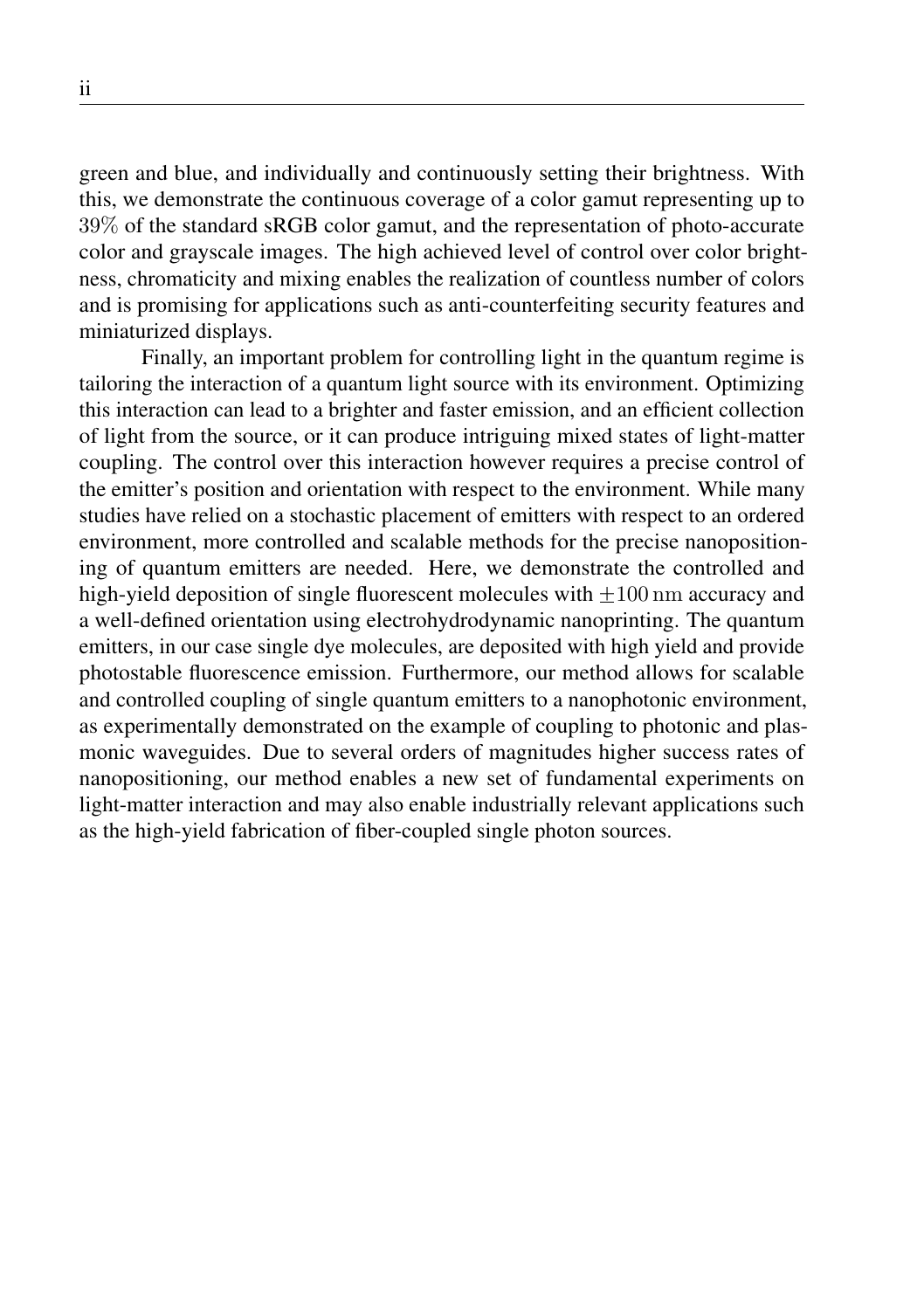#### Zusammenfassung

Die sonderbare Wechselwirkung von elektromagnetischer Strahlung und den Atomen und Molekülen, aus denen die Materie besteht, steht im Mittelpunkt vieler Phänomene und Prozesse, die in der Natur und in den modernen fortschrittlichen Technologien auftreten. Eine rationale Anpassung dieser Wechselwirkung ermöglicht die Kontrolle über die Ausbreitung, das Spektrum, die Polarisation oder die Quantennatur des Lichts. Aufgrund der Wellennatur des Lichts erfordert eine effektive Anpassung dieser Wechselwirkung eine Strukturierung der Materie mit einer Präzision im Wellenlängen- oder im Subwellenlängenbereich und eine präzise und hybride Integration von Materialien im Nanobereich.

Diese Dissertation beschäftigt sich mit der rationalen Anpassung der Wechselwirkung von Licht und Materie durch künstlich gestaltete, nanostrukturierte Oberflächen, sogenannte Metaoberflächen, und durch neue Ansätze zur Nanofabrikation, insbesondere dem elektrohydrodynamischen Nanodruckverfahren. Dies beinhaltet die Manipulation von Licht und dessen Quellen im Nanobereich sowohl im klassischen als auch im Quantenregime. Dabei konzentrieren wir uns auf drei spezifische interessante Probleme: die extreme Manipulation der Lichtausbreitung durch eine Metaoberfläche, die spektrale Manipulation des Lichts durch die Materialstruktur und die Entwicklung einer Drucktechnologie zur skalierbaren und präzisen Platzierung einzelner Quantenlichtquellen, wie ein einzelnes fluoreszierendes Molekül.

In einem optischen Abbildungssystems ist die Auflösung durch den maximalen Ablenk/Akzeptanzwinkel des Abbildungsobjektivs und den Brechungsindex des umgebenden Mediums bestimmt. Während über Jahrzehnte die Prozesse der Linsenherstellung verbessert wurden, um hochauflösende optische Elemente wie herkömmliche sperrige Mikroskopobjektive herzustellen, ist die Implementierung derselben Auflösung und die damit verbundenen grossen Ablenkwinkel, in neuartigen flachen optischen Komponenten nicht einfach. Hier präsentieren wir eine Methode zur Gestaltung optischer Metaoberflächen, die es ermöglicht, Licht unter grossen Winkeln effizient abzulenken und damit flache Linsen für die Abbildung von Objekten mit einer Auflösung unterhalb der Wellenlänge zu realisieren. Die experimentell realisierten flachen Linsen zeigen eine beugungsbegrenzte Auflösung von bis zu einem Drittel der Wellenlänge im sichtbaren Spektralbereich. Diese Ergebnisse sind besonders vielversprechend, da sie den Grundstein für die Realisierung flacher optischer Komponenten für die optische Bildgebung, Strahlfokussierung, Strahlformung und Holographie mit hoher Auflösung legen.

Ein weiteres wesentliches Merkmal von Licht mit tiefgreifenden Auswirkungen auf den Alltag ist die spektrale Verteilung der Lichtintensität, welche die